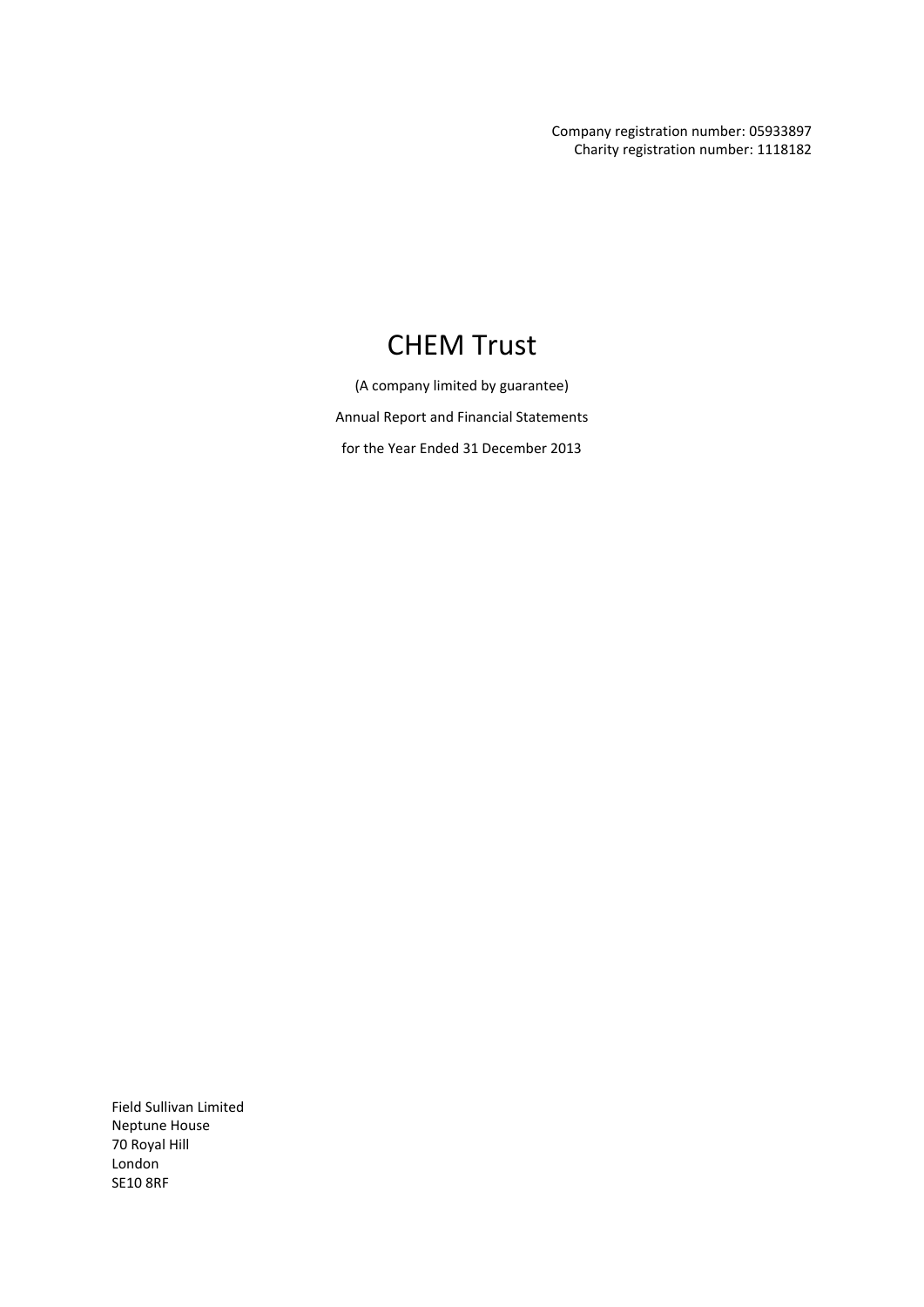# **Contents**

| $3$ to 9 |
|----------|
|          |
|          |
|          |
|          |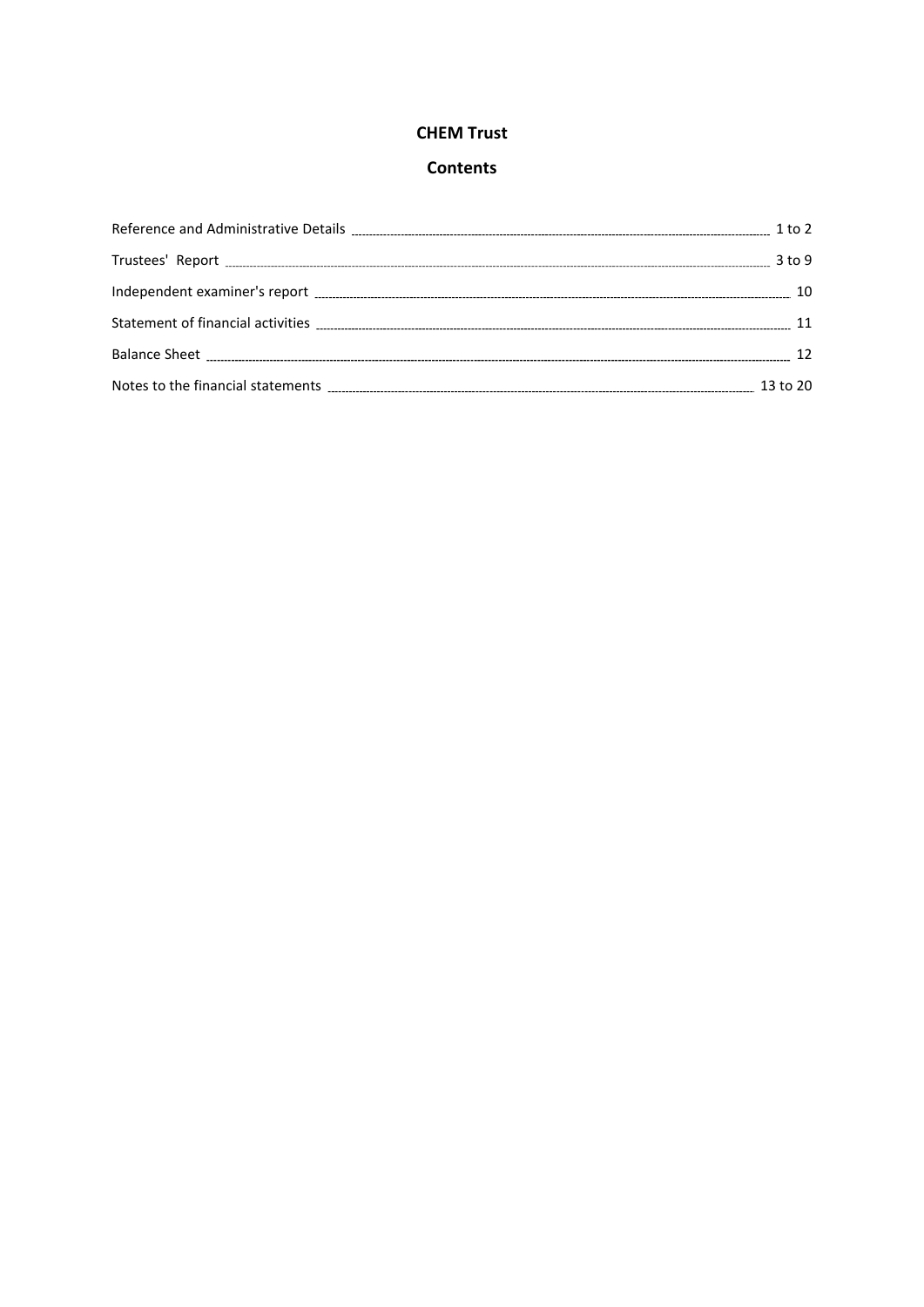# **Reference and Administrative Details**

| <b>Charity name</b>                | <b>CHEM Trust</b>                                                                                          |                           |  |  |
|------------------------------------|------------------------------------------------------------------------------------------------------------|---------------------------|--|--|
| <b>Full name</b>                   | Chemicals, Health and Environment Monitoring Trust                                                         |                           |  |  |
| Charity registration number        | 1118182                                                                                                    |                           |  |  |
| <b>Company registration number</b> | 05933897                                                                                                   |                           |  |  |
| <b>Registered office</b>           | The Old Vicarage, Old Vicarage Lane<br>Bishops Lydeard, Taunton,<br>Somerset<br>TA4 3DJ                    |                           |  |  |
| <b>Trustees</b>                    | Nigel Haigh OBE                                                                                            |                           |  |  |
|                                    | Oliver Smith (Chair)                                                                                       |                           |  |  |
|                                    | Carol Day                                                                                                  | (appointed 19 March 2013) |  |  |
|                                    | Leslie Jones OBE                                                                                           |                           |  |  |
|                                    | Deborah Tripley                                                                                            |                           |  |  |
| Secretary                          | Elizabeth Salter Green                                                                                     |                           |  |  |
| <b>Director</b>                    | Elizabeth Salter Green                                                                                     |                           |  |  |
| <b>Policy Director</b>             | Gwynne Lyons                                                                                               |                           |  |  |
| <b>Senior Policy Adviser</b>       | Ninja Reineke                                                                                              |                           |  |  |
| <b>Bankers</b>                     | The Co-operative Bank<br><b>Business Direct Branch</b><br>4th Floor<br>9 Prescot Street<br>London<br>E18BE |                           |  |  |
| <b>Accountant</b>                  | Field Sullivan Limited<br>Neptune House<br>70 Royal Hill<br>London<br><b>SE10 8RF</b>                      |                           |  |  |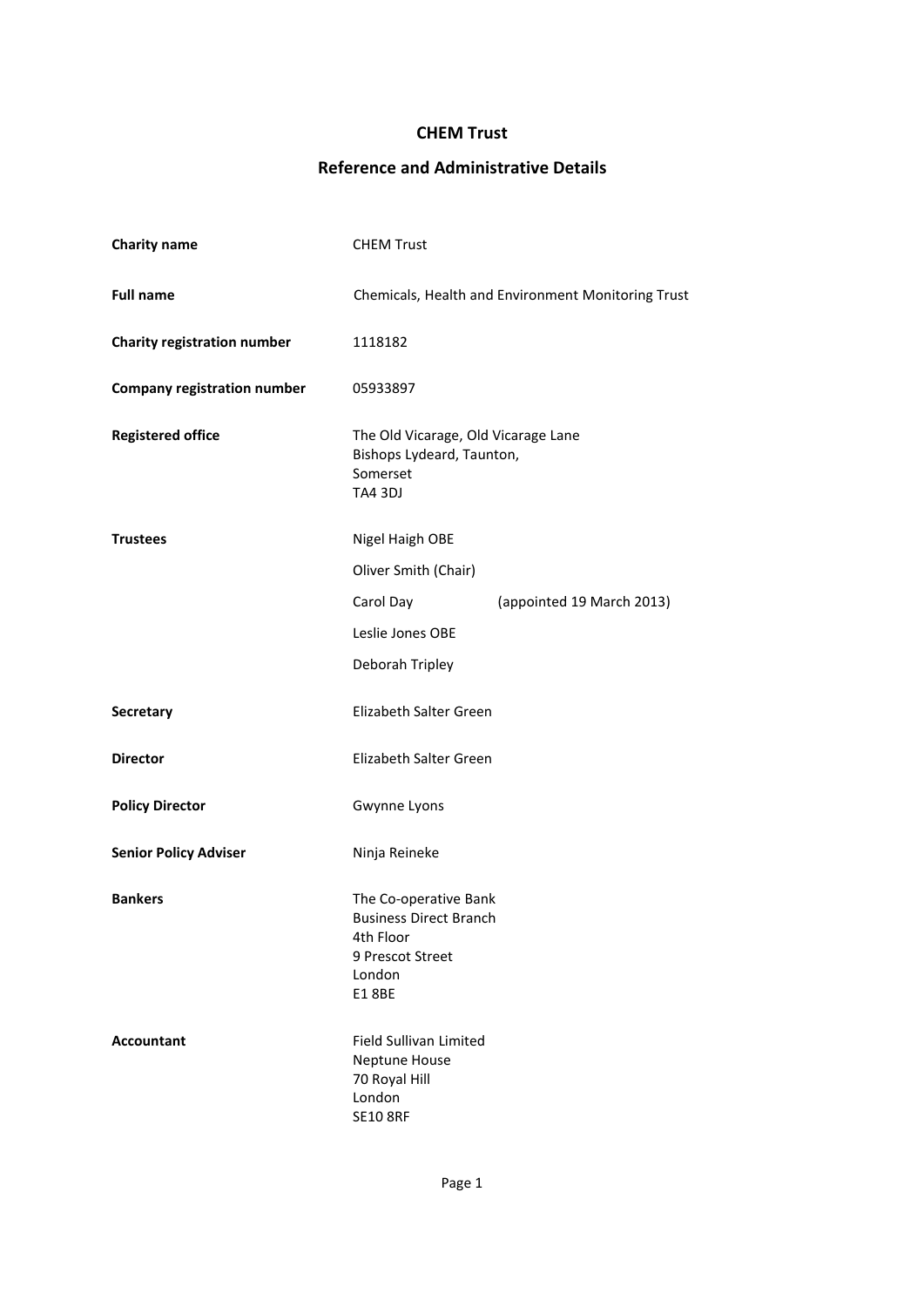# **Reference and Administrative Details**

**Insurance Brokers** Case Insurance Appointed Representative of aQmen Limited James House Emlyn Lane Leatherhead Surrey KT22 7EP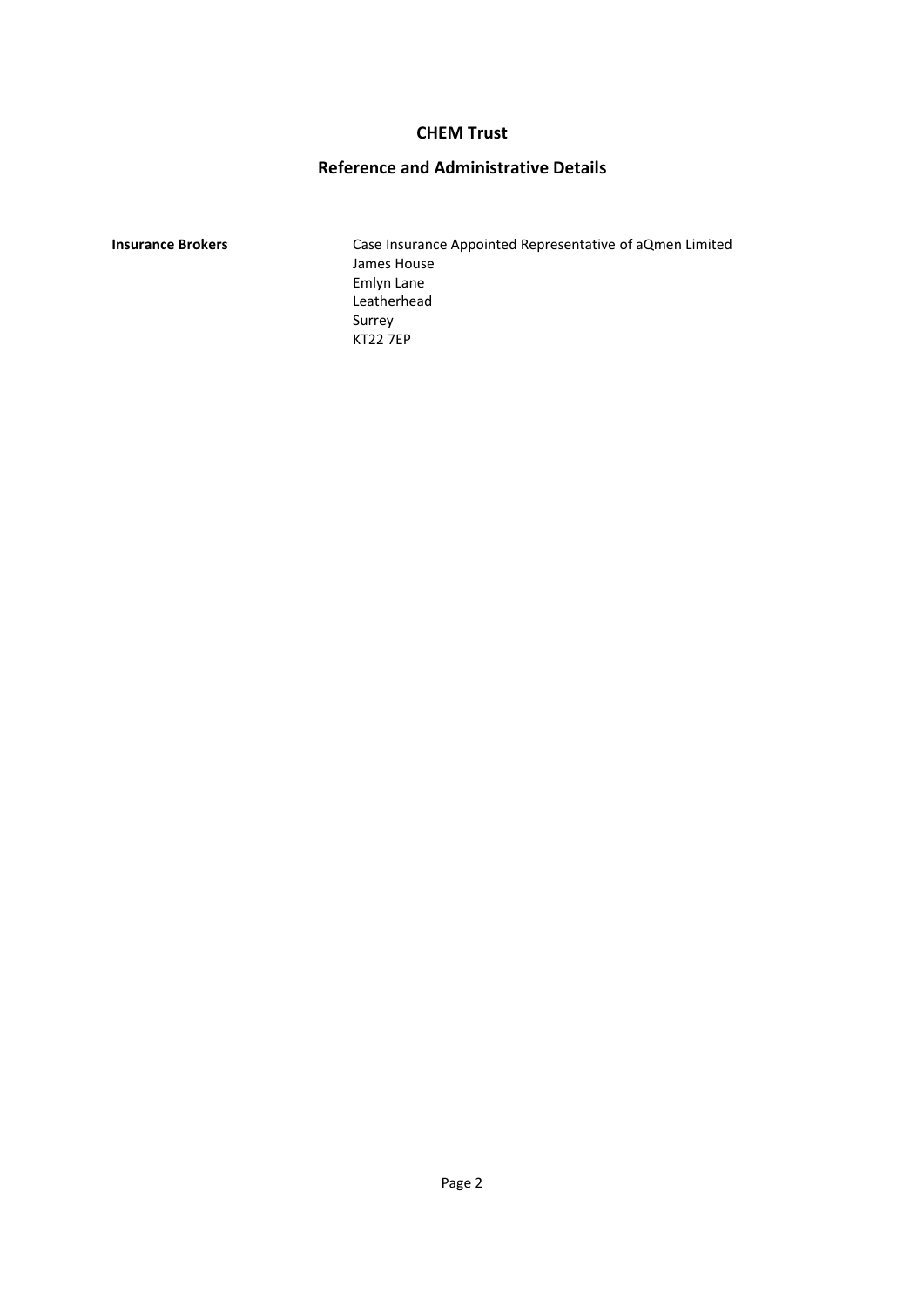# **Trustees' Report**

#### **Structure, governance and management**

The Trustees are pleased to present their report together with the financial statements of CHEM Trust for the period ended 31 December 2013. This is also the Director's report required by S417 of the Companies Act 2006 and all Trustees are directors. The financial statements comply with current statutory requirements and the requirements of the Memorandum and Articles of Association.

#### Governing document

The Memorandum and Articles of Association of CHEM Trust.

#### **Organisation**

The activities of CHEM Trust are overseen by the Trustees.

#### Selection of trustees

C Day has been recruited to the board.

#### Policies and procedure for training and induction of Trustees

CHEM Trust does not have policies set down for the training and induction of trustees, however, existing trustees are extremely experienced having been trustees for other organisations.

#### Organisational structure of the charity

As there are 2 employees of equal rank, day to day decisions are taken jointly, in agreement. Should there be a disagreement and for extremely serious/important matters, decisions are referred to the Board of Trustees. Since January 2013, a part-time associate, expert in chemicals policy, has joined the organisation.

#### Related parties

WWF-UK has a continued interest and involvement in the work of the organisation.

#### Risk management

The CHEM Trust Board of Trustees acknowledges its responsibilities, to ensure that the major risks to which the Charity are exposed, as identified by the Trustees, have been reviewed and systems have been established to mitigate those risks.

#### **Objectives and activities**

This is the seventh Annual Report of CHEM Trust and the notable successes and achievements continue. In 2013, we have had both repeat funding from existing funders and significant grants from new funders. This clearly reflects the value of CHEM Trust's work. The reports and briefings that have been produced are of the highest scientific standard and received significant media coverage.

The Trustees of CHEM Trust confirm that they have paid due regard to Charity Commission guidance on public benefit, in deciding what activities the charity should undertake.

We aim to protect the environment and public health. CHEM Trust's education of the general public is free to all through our website, via public meetings and via general campaigning. Our beneficiaries are people who are exposed to potentially damaging chemicals. Such exposure can occur directly through the use of consumer products such as electronic products, toys, cosmetics, furniture, etc., and from contaminated air, water, and food. We are working to ensure that toxic chemicals are replaced with safer alternatives.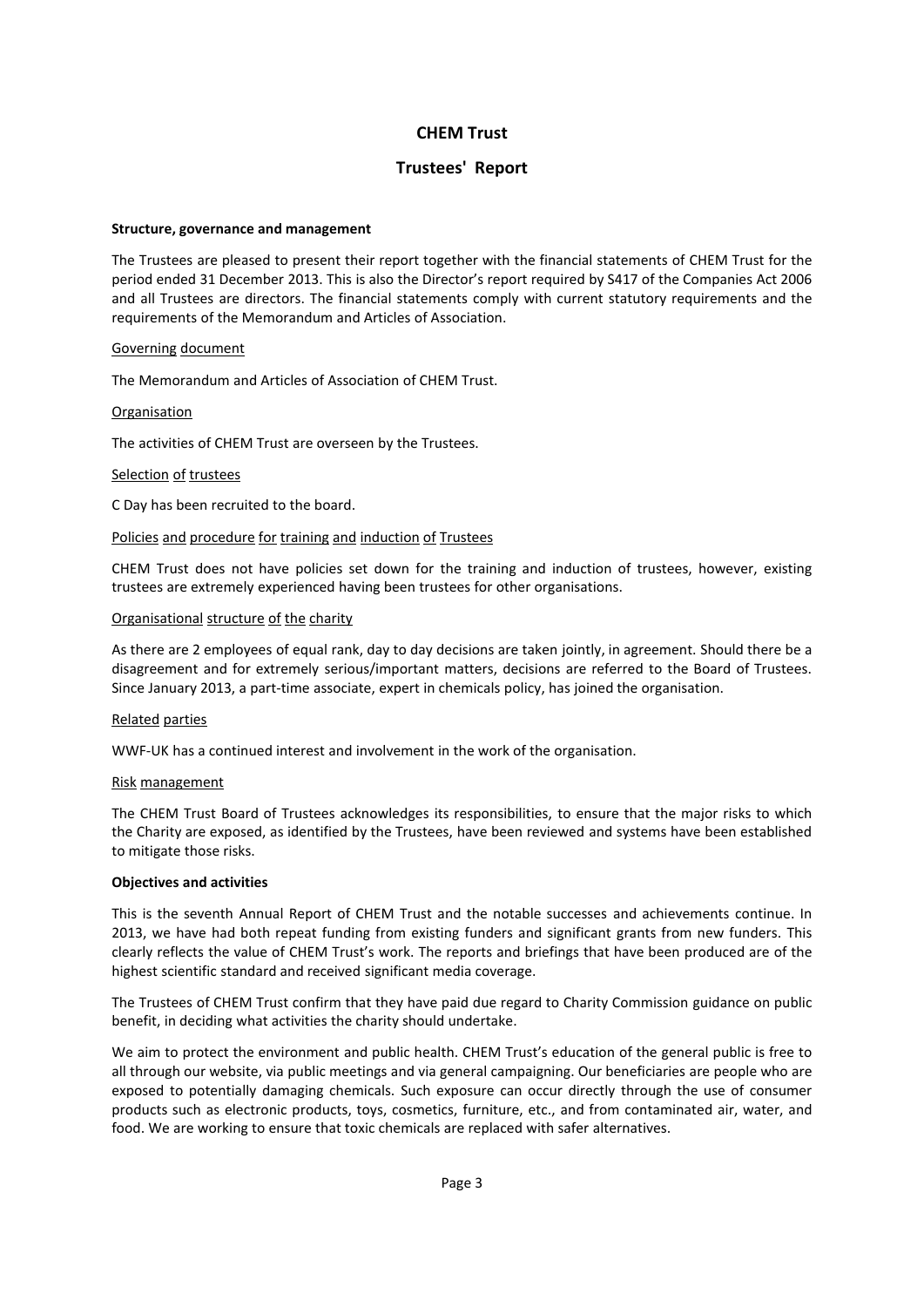# **Trustees' Report**

#### Summary of CHEM Trust's charitable objectives

To promote for the benefit of the public the protection of human health and the environment from the effects of noxious chemicals;

To promote research for the public benefit about the effects of chemicals on health and the environment and to disseminate the useful results thereof.

#### Explanation of CHEM Trust's aims and the changes/difference we seek to make

The aim of CHEM Trust is to highlight the scientific research linking exposure to chemicals to disease, thereby leading to improved implementation of existing chemicals policy, and, where necessary, improvements in chemicals regulation, in order to protect wildlife and humans.

CHEM Trust's vision is a world where wildlife and humans co-exist with a sustainable chemical industry, and where chemicals play no part in causing impaired reproduction, deformities, disease, or deficits in neurological function.

CHEM Trust's mission statement is to prevent man-made chemicals from causing long term damage to wildlife or humans by ensuring that chemicals which cause such harm are substituted with safer alternatives.

CHEM Trust's particular concerns are related to hormone disruptors, the cocktail effect of chemicals and the role of chemical exposures in the early life of wildlife and humans. Exposure to undesirable chemicals may arise from direct contamination of water and the food chain via pesticides or from the use and disposal of many everyday products such as TVs, computers, cars, construction materials, toys, toiletries and cosmetics. CHEM Trust is committed to engaging with scientific, environmental and medical communities to raise the level of dialogue concerning the role of chemicals in adverse effects in wildlife and humans and to harness a wide coalition in the drive for improved chemicals policy and regulation.

The problems of both wildlife and human exposure to harmful chemicals go hand in hand. During 2013 we have highlighted the concerns associated with chemical exposure and focussed our efforts on the EU chemicals policy and legislative agenda relating to industrial chemicals, pesticides and biocides; particularly focusing on the implementation of current legislation leading to the phase out of chemicals with endocrine disrupting properties. It is planned that the complementary human and wildlife work-mix will be the ongoing *modus operandi* for CHEM Trust, with the associated improvements to the EU REACH chemicals Regulation being our policy goal.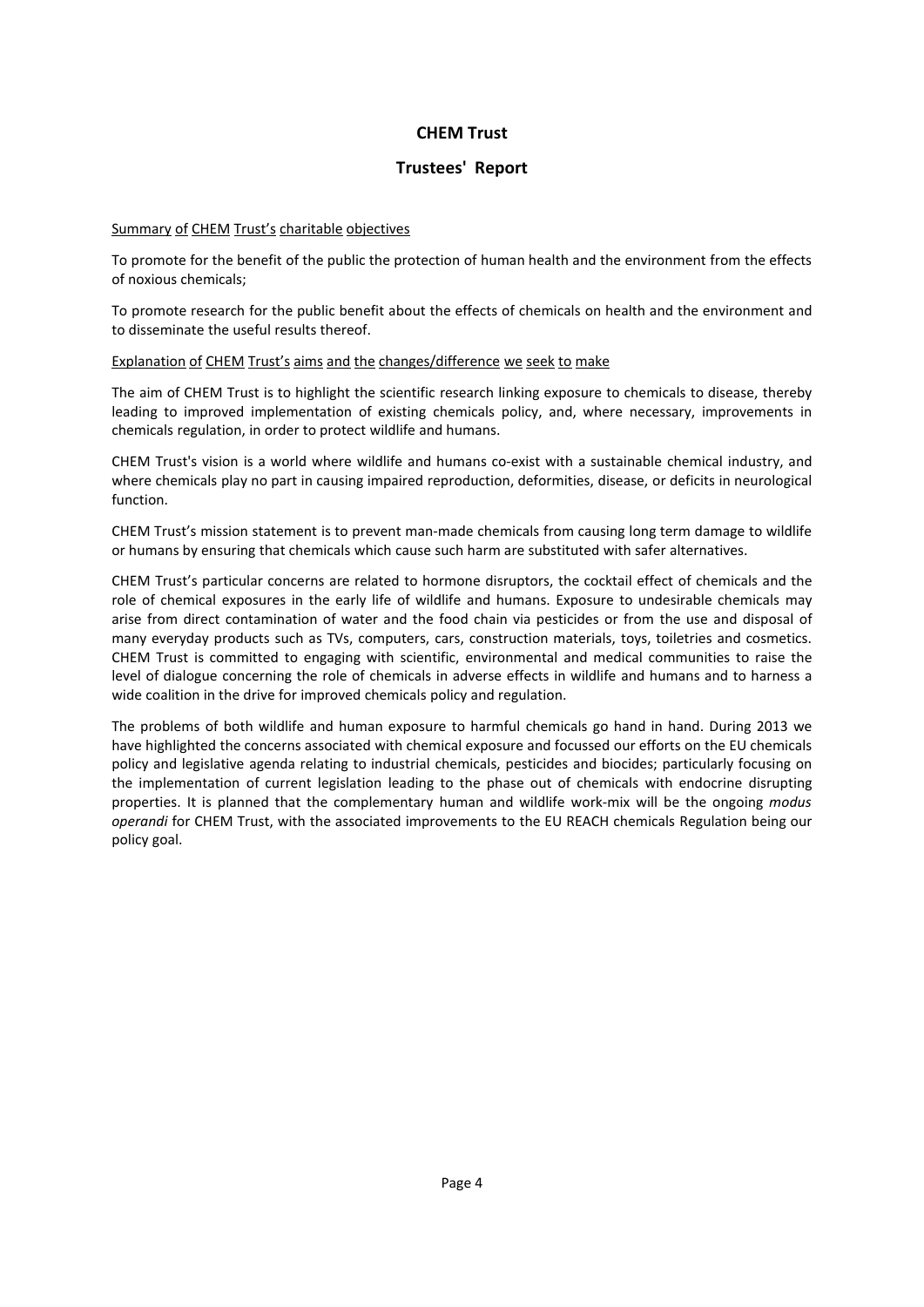# **Trustees' Report**

Summary of main objectives of the year

- 1. To continue to deliver on the agreed work programme
- 2. To continue to develop <sup>a</sup> long-term fundraising strategy for the organisation and also secure funding in 2013.

### Explanation of strategies for achieving the objectives

### **Re 1: To continue to deliver on the agreed work programme**

The aims and key objectives of CHEM Trust remain constant and consistent with those developed when the organisation was set up in 2007. The added capacity of the new staff member means greater delivery and impact of the work programme.

The 2012 work programme had an emphasis on endocrine disrupting chemicals (EDCs) and how they are managed by the EU. The 2013 work programme continued to develop this work and include other elements on i)fracking and ii)nanotechnology. In 2013, the first major focus was to engage in the EU debate on nanotechnology and the UK debate on fracking as both are closely correlated to chemicals policy work. In February we launched our report on the links of chemical exposures and the health of UK otter populations: *Persistent organic pollutants and indicators of otter health: other factors at play?* From April onwards we focussed much policy effort on EU EDCs policy development engaging with Member States, regulatory authorities (EFSA – European Food Safety Authority and ECHA – European Chemicals Agency) and the Commission. In October we launched our report on links of chemical exposures and the health of UK frog populations: *Frogs at risk and possible implications for humans? Why EU chemicals legislation needs updating to address chemicals that damage the immune system.*

Additionally, CHEM Trust carried out work focussed on education and increasing public awareness, particularly via public presentations and media work.

A further strategy concerning delivery of the work programme was to maintain an effective board of trustees and have a contingency plan in place for future changes and development.

An additional strategy was to continue to develop and cement the corporate identity of CHEM Trust. The website was totally updated and CHEM Trust is now Twittering. We maintain the scientific integrity of the policy work thereby increasing CHEM Trust's role with the UK media as the trusted source for chemicals and health data and stories.

### Re 2: To continue to develop a long-term fundraising strategy for the organisation and also secure funding in **2013**

CHEM Trust was in receipt of on-going funding from The Marisla Foundation, The Esmée Fairbairn Foundation and the European Environment and Health Initiative. New grants were secured from amongst others The Ashden Trust and the European Environment & Health Initiative, which enabled the engagement of a new staff member on the team.

A central tenet of the fundraising strategy is consistent; to retain the core funding from WWF-UK as a reserve and to find on-going funding from trusts and foundations to underpin the year's expenditure. This includes approaching i) existing funders, ii) funders who already know of CHEM Trust, and iii) 'new' funders who did not know of CHEM Trust's work and reputation. For a small, highly technical organisation, raising funds is time consuming.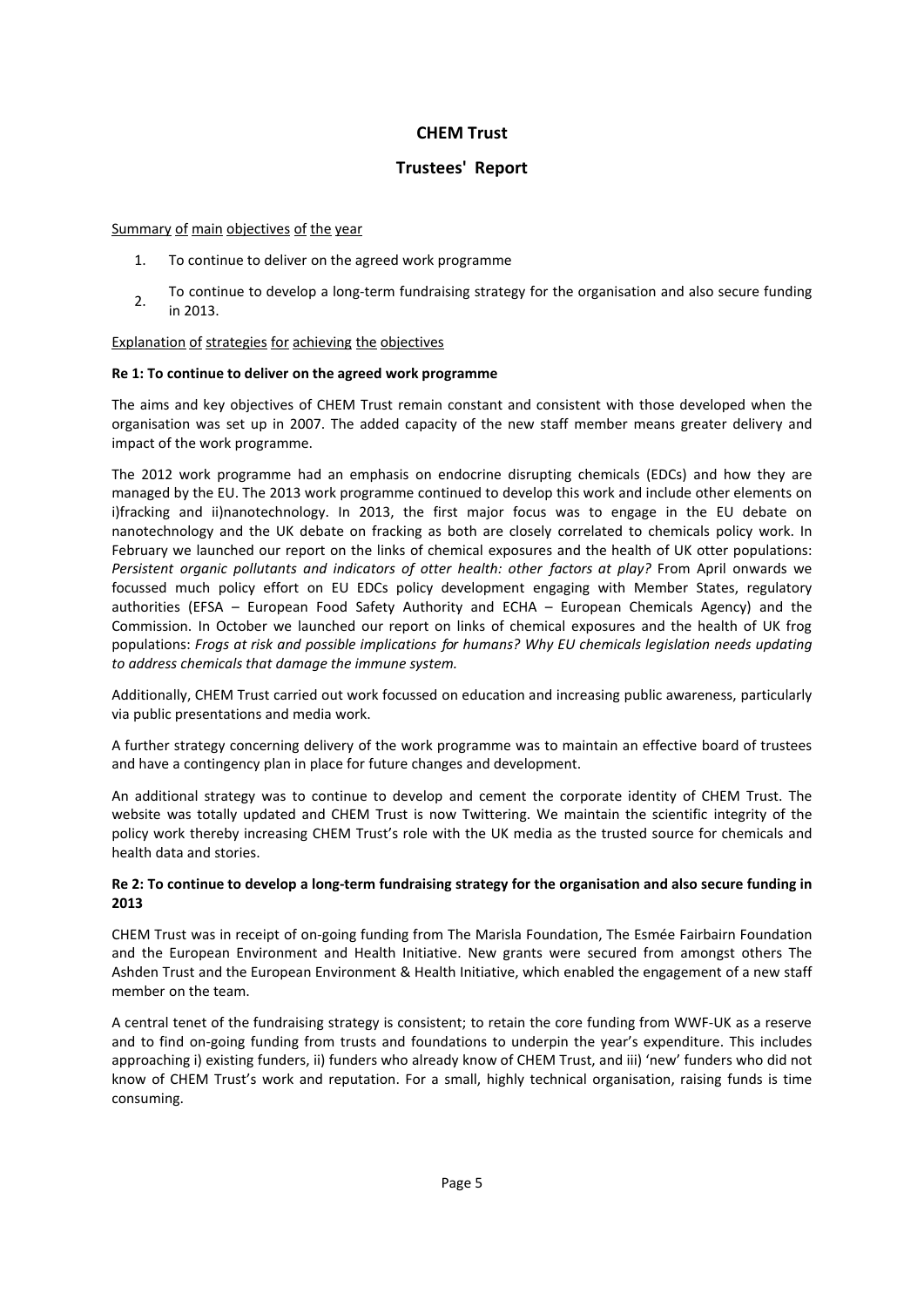# **Trustees' Report**

#### **Achievements and performance**

Review of charitable activities explaining performance achieved against objectives set.

#### Re 1. Continue to deliver on the agreed work programme.

As few people are working on the chemical concerns of nanotechnology, we felt it was vital that CHEM Trust wrote a policy paper on the issue; raising concerns and suggesting mechanisms for policy development within the EU.

As fracking became a high-profile issue in the EU, CHEM Trust was well placed to highlight the concerns about chemical contamination associated with fracking activity.

The EU EDCs policy lobbying was constant and ongoing, with highly technical nuanced arguments needing to be put forward to counter the views of the chemical industry.

The launch of both The Otter Report and The Frog Report went extremely well with much media interest.

Our target audiences remain the same; and include medical doctors, other health professionals, government departments, the UK REACH Competent Authority, EU institutions, research scientists and the general public. Through added capacity by our new team member we were able to strengthen the EU advocacy link and collaboration with a larger EU NGO coalition (EDC-FREE Europe). This has significantly increased CHEM Trust's visibility among EU policymakers and increased the leverage of CHEM Trust as a whole, eg wider dissemination of CHEM Trust briefings and publications.

Re Education and Public Awareness:

CHEM Trust continued with public speaking engagements at key UK and EU scientific conferences. For example, CHEM Trust was the only environmental charity asked to give a presentation at the European Plastics Conference on EDCs in November. CHEM Trust also spoke about the suspected harm caused by 'every-day' chemical exposures at events organised for the general public.

Re Media:

CHEM Trust did a great deal of media work with many journalists contacting CHEM Trust on a repeated basis because they know CHEM Trust is a an accurate and trustworthy source of information.

#### **FINANCIAL REVIEW**

2013 was another successful year for CHEM Trust. The details of our programme work and our growing influence are outlined elsewhere in this report. In addition to all this we worked hard to consolidate our financial position and we achieved this.

The financial management of CHEM Trust continued to be maintained to a very high standard with regular comprehensive reporting of the management accounts and future financial projections reflecting our strategy.

Income for the year totalled £230,431 an increase of £34,076 over the 2012 figure of £196,355. Restricted income was £26,169 and unrestricted income £204,262. We are very grateful to all our funders who are detailed elsewhere in this report.

Expenditure for the year totalled £221,335 up £66,104 on the 2012 figure of £155,231 and reflected a substantial further investment in resources to increase our influence and achieve our programme targets. Charitable activities totalled £192,435 up from £124,827 in 2012. Our cost of generating funds, our fundraising was less in 2013 - £24,130 compared to £25,546 in 2012. A very creditable performance.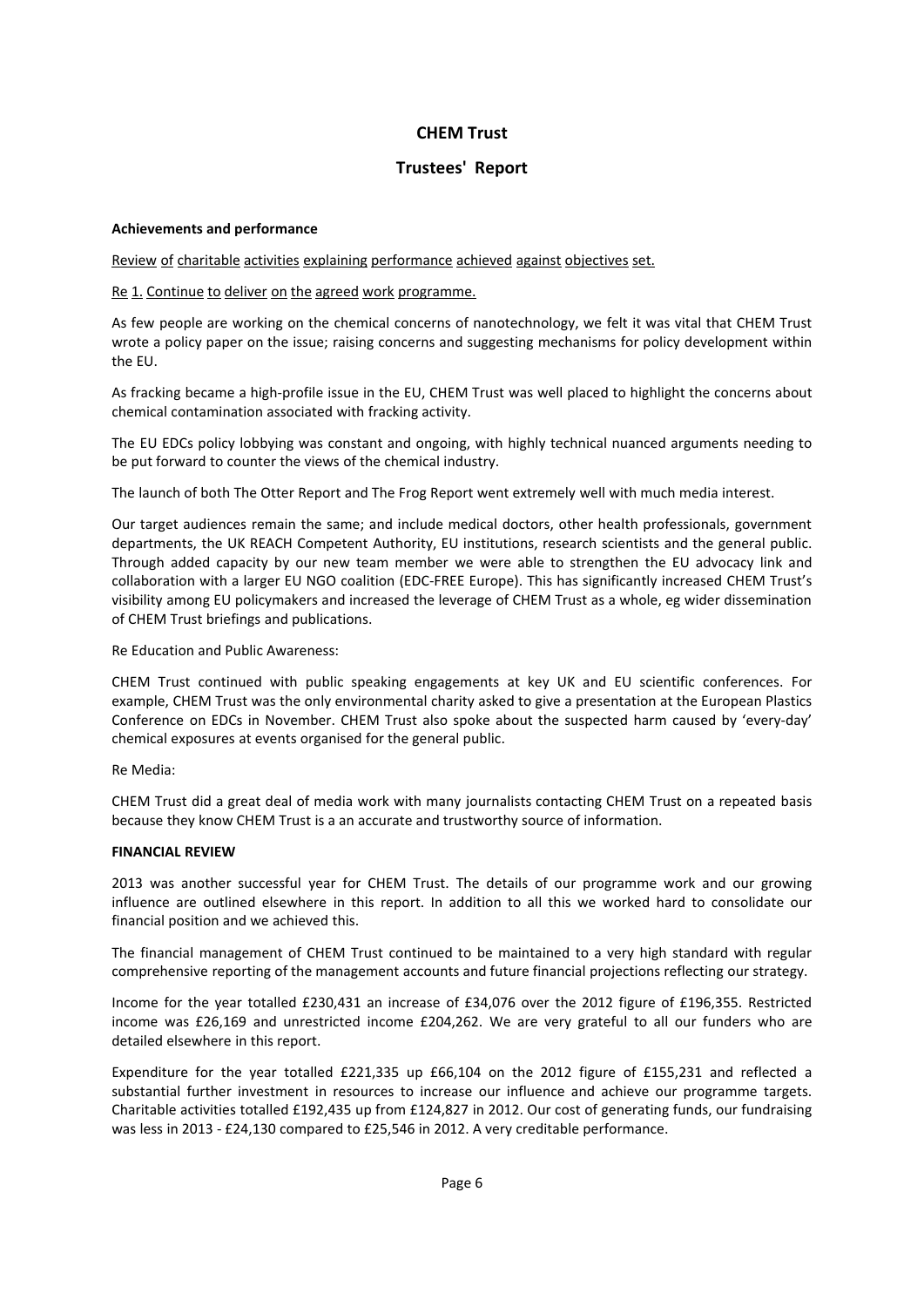# **Trustees' Report**

There was an overall surplus for the year of £9,096 (unrestricted income £23,611) which will help us move forward and consolidate our financial position though there remains many fundraising challenges ahead. It is vital that we continue to develop our activities if we are to safeguard the health and wellbeing of humans and wildlife.

#### **RESERVES POLICY**

The Trustees' reserves target is to maintain a minimum level of resources to support eight months' expenditure. This would allow appropriate redundancy payments if the charity is wound up. The Trustees' target is currently met.

#### **INVESTMENTS**

CHEM Trust's cash is all with The Co-operative Bank. In view of current developments at the bank we are reviewing our position with them.

#### **PLANS FOR THE FUTURE**

The Charity's plans for the future are to:

- 1. Continue to deliver on the agreed work programme.
- 2. Continue to maintain and augment funding of the organisation, including securing more funding in 2014.

#### Re 1. Continue to deliver on the agreed work programme.

The aims and key objectives of CHEM Trust remain constant and consistent with those developed when the organisation was set up in 2007. CHEM Trust will continue to engage with medical practitioners, regulators and those developing chemicals policy, utilizing our existing reports.

CHEM Trust will continue to be one of the leading stakeholders within the EU on the debate on how chemicals are managed.

CHEM Trust will continue to highlight the wildlife and human connection, because human and wildlife health are very complementary 'drivers' for improved chemicals policy - the ultimate goal of CHEM Trust.

CHEM Trust will also continue to be reactive to specific opportunities relating to the untoward effects of chemicals and developments in the arena of chemicals policy. Moreover, because of the highly technical nature of the expertise within CHEM Trust, we will maintain our key role in advising and assisting other NGOs.

CHEM Trust will continue with the current model of using internationally respected scientific experts on short term contracts for key reports and policy work. Longer term, when the financial climate is better, we would like to grow the organisation to a sustainable size with additional staff. This would lead to greater flexibility and a broader number of issues that could be addressed.

CHEM Trust would like to slightly enlarge the board of trustees over time. Ideally five or six trustees are envisaged. Individuals are regularly assessed for suitability from a scientific and technical point of view.

As CHEM Trust is seen as the authoritative voice on the issue of chemicals and health issues by the UK media this is a priority for CHEM Trust to nurture and develop. This is a time-consuming exercise, but one that is useful for educating the public and influencing policy, in addition to growing CHEM Trust's stature and profile. Maintaining the very good contacts in the USA, CHEM Trust will be in a position to continue to highlight cutting edge science and media stories from the US and place them in the UK and EU media.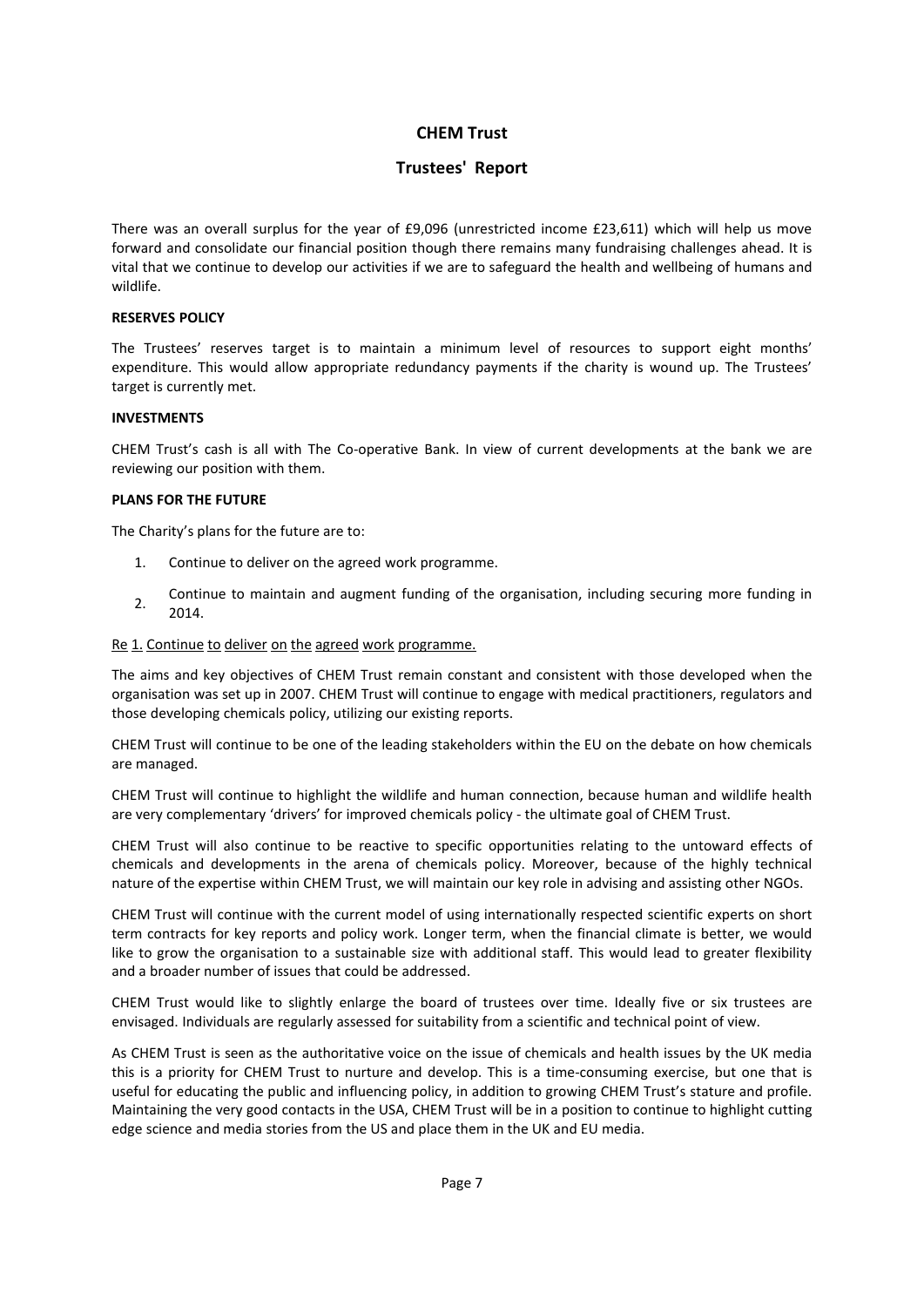# **Trustees' Report**

Re 2. Continue to maintain the successful fundraising basis of the organisation, including securing funding in 2014.

Fundraising will remain a priority for CHEM Trust in 2014 and beyond. The strategy is to maintain a healthy reserve. CHEM Trust will continue to make fundraising applications, including new Trusts and Foundations.

Cementing the CHEM Trust corporate identity, becoming a key media reference point and developing effective policy from the most up to date and cutting edge science are the three issues that are seen to be important elements in having a sound, future fundraising strategy. Where necessary, CHEM Trust will continue to use external advisors. CHEM Trust will seek funding from Foundations based in the UK, Europe and the USA.

CHEM Trust is now the leading technical not-for-profit environmental and health group within the UK focussing on the harm caused by both industrial and agricultural chemicals, and the work programme remains tightly focussed on cutting-edge science. This makes CHEM Trust an interesting opportunity for funders; where they know their money will be spent wisely on scientifically sound work areas which will be of lasting benefit for human and wildlife health.

Concerning the media, maintaining our very good contacts in the USA, CHEM Trust is in a position to continue to highlight cutting edge science and media stories from the US and place them in the UK and EU media increasing CHEM Trust's profile to possible funders.

#### **Statement of trustees' responsibilities**

The trustees (who are also directors of the charitable company for the purposes of company law) are responsible for preparing the trustees' report and financial statements in accordance with applicable law and United Kingdom accounting standards (United Kingdom generally accepted accounting practice).

Company law requires the trustees to prepare financial statements for each financial year which give a true and fair view of the state of affairs of the charitable company and of the incoming resources and application of resources (including the income and expenditure) of the charitable company for that period. In preparing those financial statements, the trustees are required to;

- a) select suitable accounting policies and apply them consistently
- b) observe the methods and principles in the Charities SORP
- c) make judgements and estimates that are reasonable and prudent
- state whether applicable accounting standards and statements of recommended practice have been<br>d) followed, subject to any departures disclosed and explained in the financial statements
- e) prepare the financial statements on the going concern basis unless it is inappropriate to presume that the charity will continue in operation

The trustees are responsible for keeping adequate accounting records that disclose with reasonable accuracy at any time the financial position of the charitable company, and which enable them to ensure that the financial statements comply with the companies act 2006. They are also responsible for safeguarding the assets of the charitable company and hence for taking reasonable steps for the prevention and detection of fraud or other irregularities.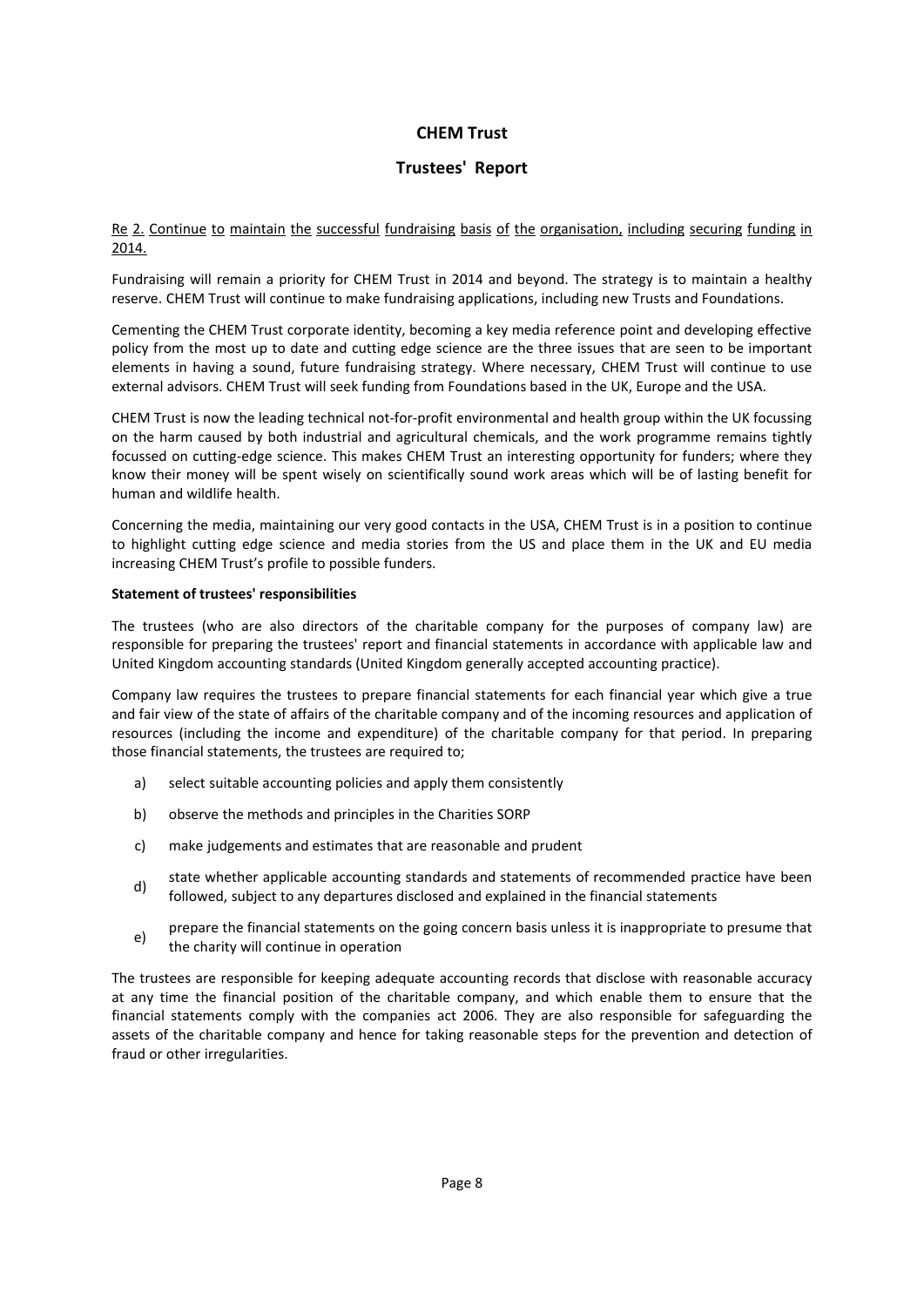# **Trustees' Report**

The trustees confirm that so far as they are aware, there is no relevant audit information of which the charitable company's auditors are unaware. They have taken all the steps that they ought to have taken as trustees in order to make themselves aware of any relevant audit information and to establish that the charity's auditors are aware of that information.

Approved by the Board and signed on its behalf by:

.........................................

Oliver Smith (Chair) Trustee

Date:................................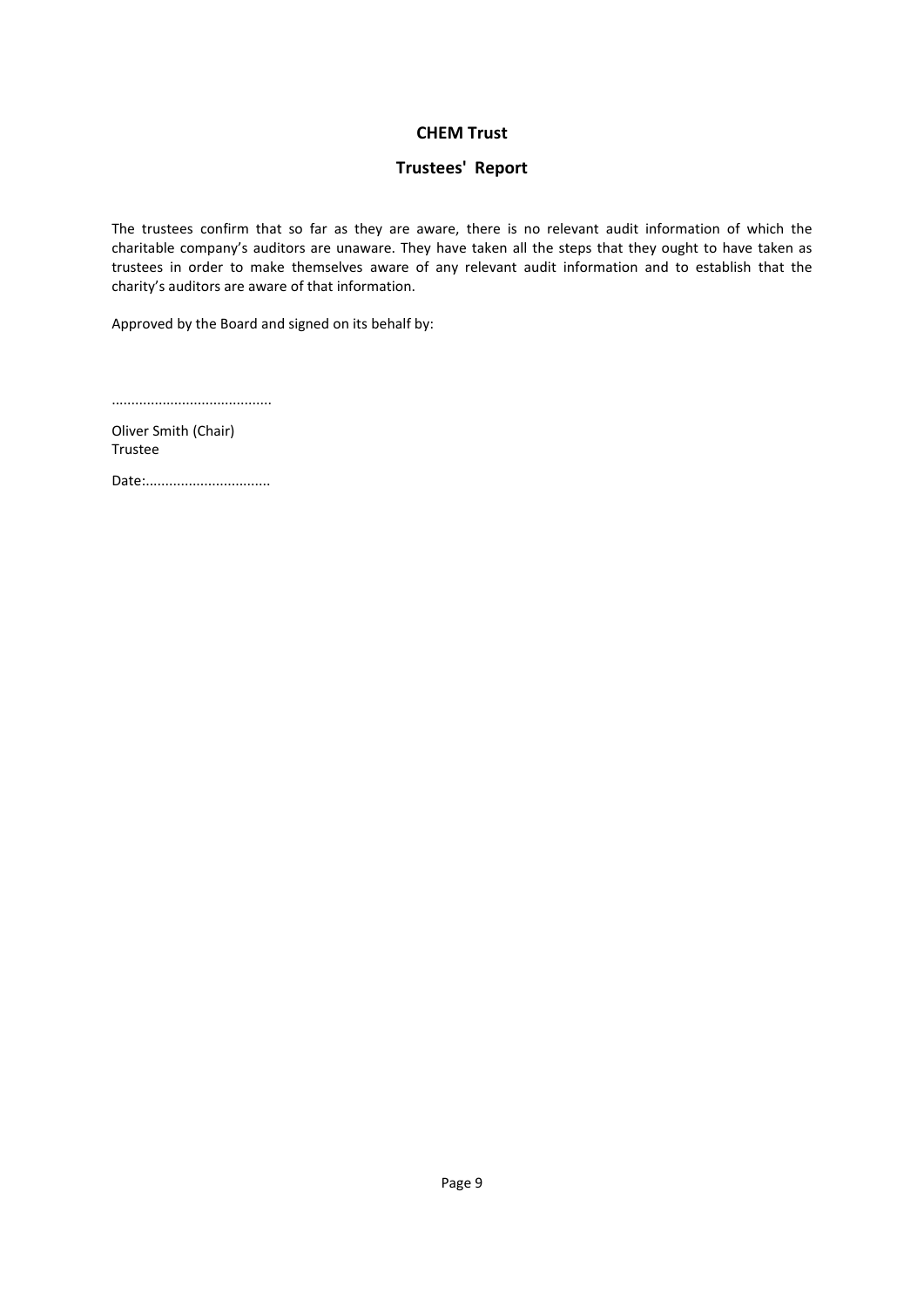# **Independent Examiner's Report to the Trustees of**

# **CHEM Trust**

I report on the accounts of the company for the year ended 31 December 2013, which are set out on pages 11 to 20.

#### **Respective responsibilities of trustees and examiner**

The trustees (who are also the directors of the company for the purposes of company law) are responsible for the preparation of the accounts. The trustees consider that an audit is not required for this year under section 144(2) of the Charities Act 2011 (the 2011 Act) and that an independent examination is needed.

Having satisfied myself that the charity is not subject to audit under company law and is eligible for independent examination, it is my responsibility to:

- examine the accounts under section 145 of the 2011 Act;
- follow the procedures laid down in the General Directions given by the Charity Commission under section 145 (5) (b) of the 2011 Act; and
- state whether particular matters have come to my attention.

#### **Basis of independent examiner's report**

My examination was carried out in accordance with the General Directions given by the Charity Commission. An examination includes a review of the accounting records kept by the charity and a comparison of the accounts presented with those records. It also includes consideration of any unusual items or disclosures in the accounts, and seeking explanations from you as trustees concerning any such matters. The procedures undertaken do not provide all the evidence that would be required in an audit and consequently no opinion is given as to whether the accounts present a 'true and fair view' and the report is limited to those matters set out in the statement below.

#### **Independent examiner's statement**

In connection with my examination, no matter has come to my attention:

- (1) which gives me reasonable cause to believe that in any material respect the requirements:
	- to keep accounting records in accordance with section 386 of the Companies Act 2006; and
	- to prepare accounts which accord with the accounting records, comply with the accounting requirements of section 396 of the Companies Act 2006 and with the methods and principles of the Statement of Recommended Practice: Accounting and Reporting by Charities

have not been met; or

(2) to which, in my opinion, attention should be drawn in order to enable a proper understanding of the accounts to be reached.

......................................... Field Sullivan Limited

Neptune House 70 Royal Hill London SE10 8RF

Date:..................................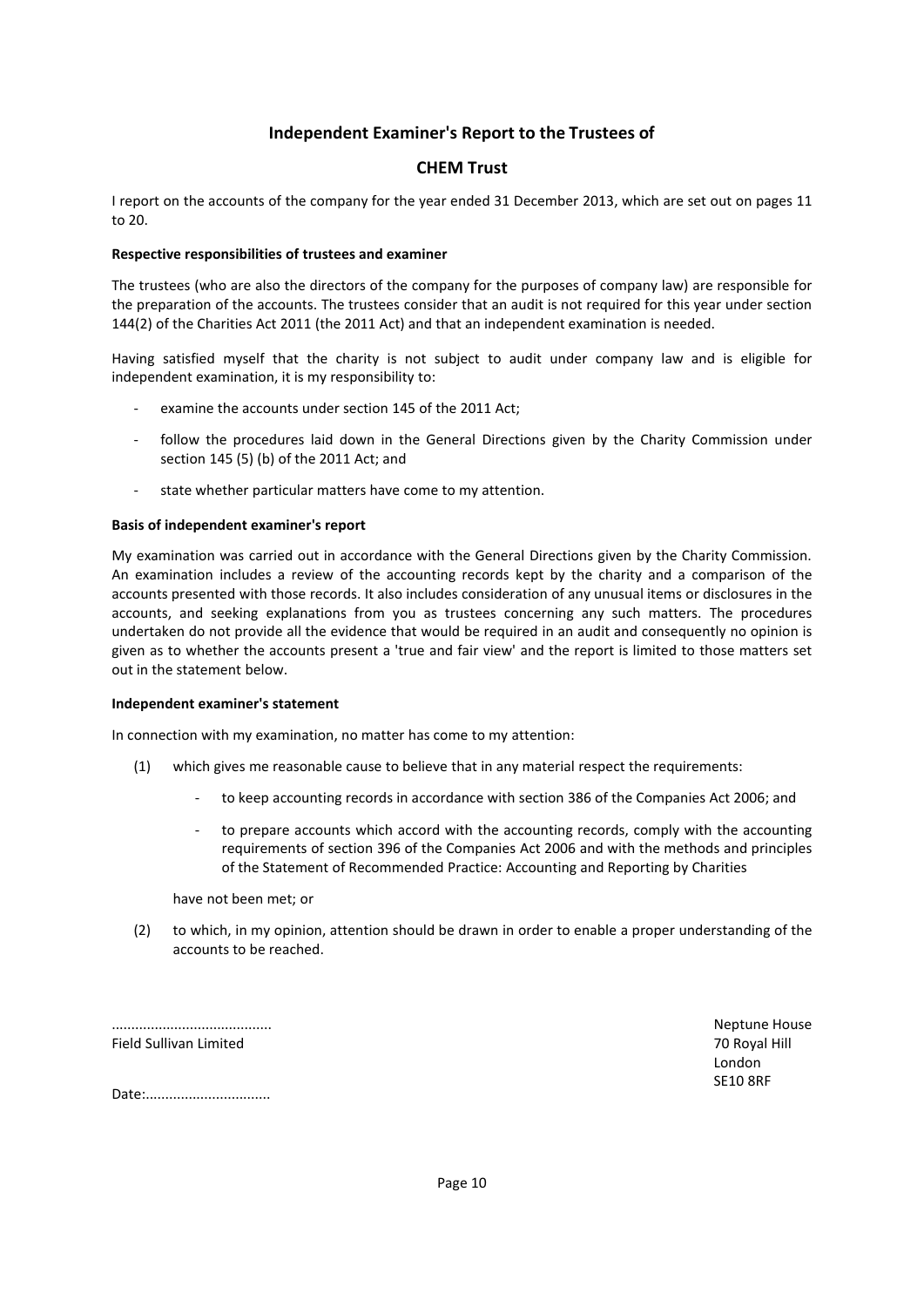# **Statement of Financial Activities (including Income and Expenditure Account) for the Year Ended 31 December 2013**

|                                    |             | <b>Unrestricted</b><br><b>Funds</b> | <b>Restricted</b><br><b>Funds</b> | <b>Total Funds</b><br>2013 | <b>Total Funds</b><br>2012 |
|------------------------------------|-------------|-------------------------------------|-----------------------------------|----------------------------|----------------------------|
|                                    | <b>Note</b> | £                                   | £                                 | £                          | £                          |
| <b>Incoming resources</b>          |             |                                     |                                   |                            |                            |
| Incoming resources from generated  |             |                                     |                                   |                            |                            |
| funds                              |             |                                     |                                   |                            |                            |
| Voluntary income                   | 2           | 203,015                             | 26,169                            | 229,184                    | 195,149                    |
| Investment income                  | 3           | 158                                 |                                   | 158                        | 124                        |
| Incoming resources from charitable |             |                                     |                                   |                            |                            |
| activities                         | 4           | 1,089                               |                                   | 1,089                      | 1,082                      |
| Total incoming resources           |             | 204,262                             | 26,169                            | 230,431                    | 196,355                    |
| <b>Resources expended</b>          |             |                                     |                                   |                            |                            |
| Costs of generating funds          |             |                                     |                                   |                            |                            |
| Fundraising trading: cost of goods |             |                                     |                                   |                            |                            |
| sold and other costs               | 5           | 24,130                              |                                   | 24,130                     | 25,546                     |
| Charitable activities              | 5           | 151,751                             | 40,684                            | 192,435                    | 124,827                    |
| Governance costs                   | 5           | 4,770                               |                                   | 4,770                      | 4,858                      |
| Total resources expended           |             | 180,651                             | 40,684                            | 221,335                    | 155,231                    |
| Net movements in funds             |             | 23,611                              | (14, 515)                         | 9,096                      | 41,124                     |
| <b>Reconciliation of funds</b>     |             |                                     |                                   |                            |                            |
| Total funds brought forward        |             | 109,534                             | 14,515                            | 124,049                    | 82,925                     |
| <b>Total funds carried forward</b> |             | 133,145                             |                                   | 133,145                    | 124,049                    |

The notes on pages 13 to 20 form an integral part of these financial statements.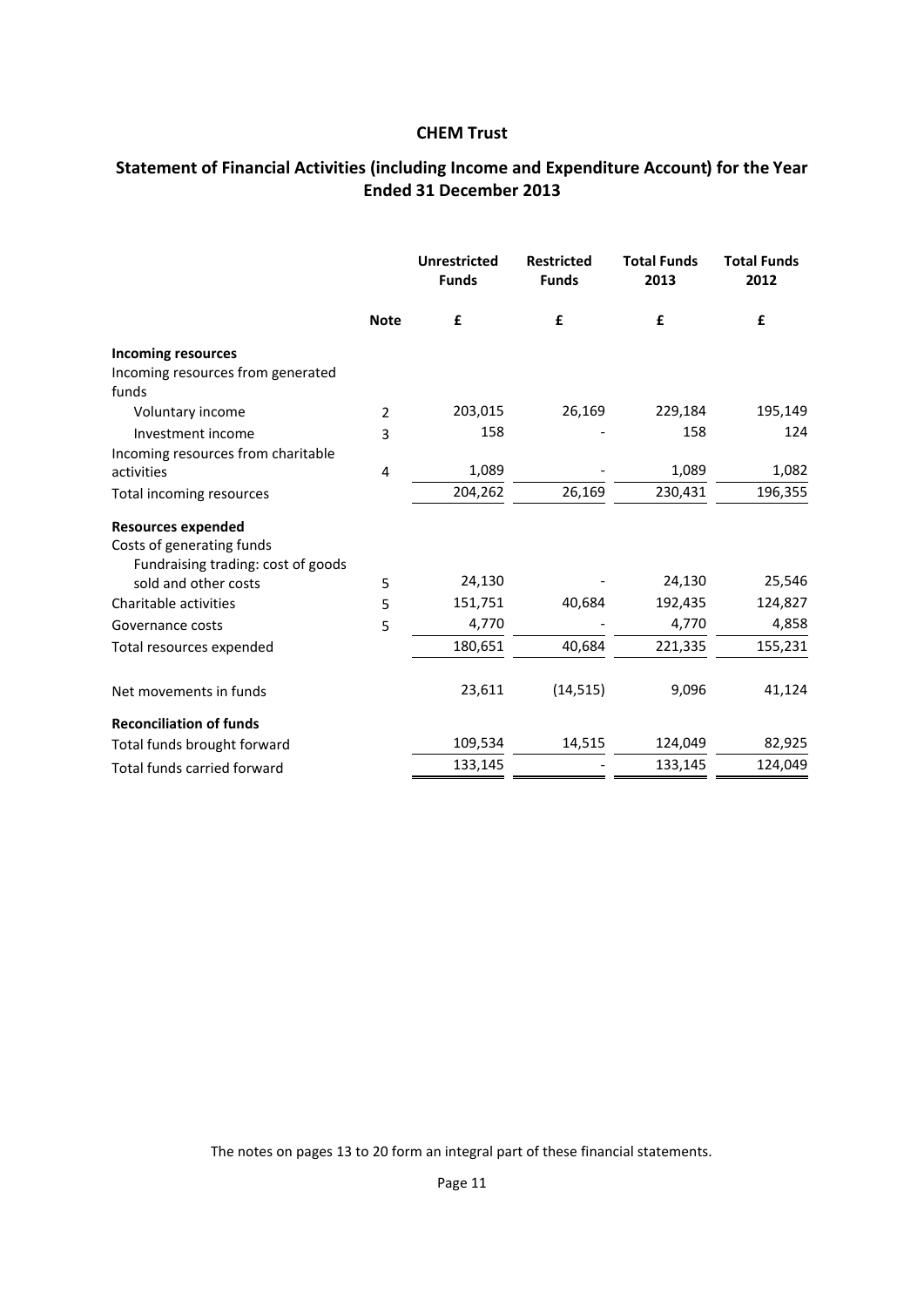# **CHEM Trust (Registration number: 05933897)**

### **Balance Sheet as at 31 December 2013**

|                                                          |             | 2013      |         | 2012     |         |
|----------------------------------------------------------|-------------|-----------|---------|----------|---------|
|                                                          | <b>Note</b> | £         | £       | £        | £       |
| <b>Fixed assets</b>                                      |             |           |         |          |         |
| Tangible assets                                          | 10          |           | 431     |          | 646     |
| <b>Current assets</b><br>Cash at bank and in hand        |             | 179,852   |         | 210,311  |         |
| <b>Creditors: Amounts falling due</b><br>within one year | 11          | (47, 138) |         | (86,908) |         |
| <b>Net current assets</b>                                |             |           | 132,714 |          | 123,403 |
| <b>Net assets</b>                                        |             |           | 133,145 |          | 124,049 |
| The funds of the charity:                                |             |           |         |          |         |
| <b>Restricted funds in surplus</b>                       |             |           |         |          | 14,515  |
| <b>Unrestricted funds</b>                                |             |           |         |          |         |
| Unrestricted income funds                                |             |           | 133,145 |          | 109,534 |
| <b>Total charity funds</b>                               |             |           | 133,145 |          | 124,049 |

For the financial year ended 31 December 2013, the charity was entitled to exemption from audit under section 477 of the Companies Act 2006 relating to small companies.

The members have not required the charity to obtain an audit of its accounts for the year in question in accordance with section 476.

The directors acknowledge their responsibilities for complying with the requirements of the Act with respect to accounting records and the preparation of accounts.

These accounts have been prepared in accordance with the provisions applicable to companies subject to the small companies regime and with the Financial Reporting Standard for Smaller Entities (effective April 2008).

Approved by the Board on ................... and signed on its behalf by:

.........................................

Oliver Smith (Chair) Trustee

The notes on pages 13 to 20 form an integral part of these financial statements.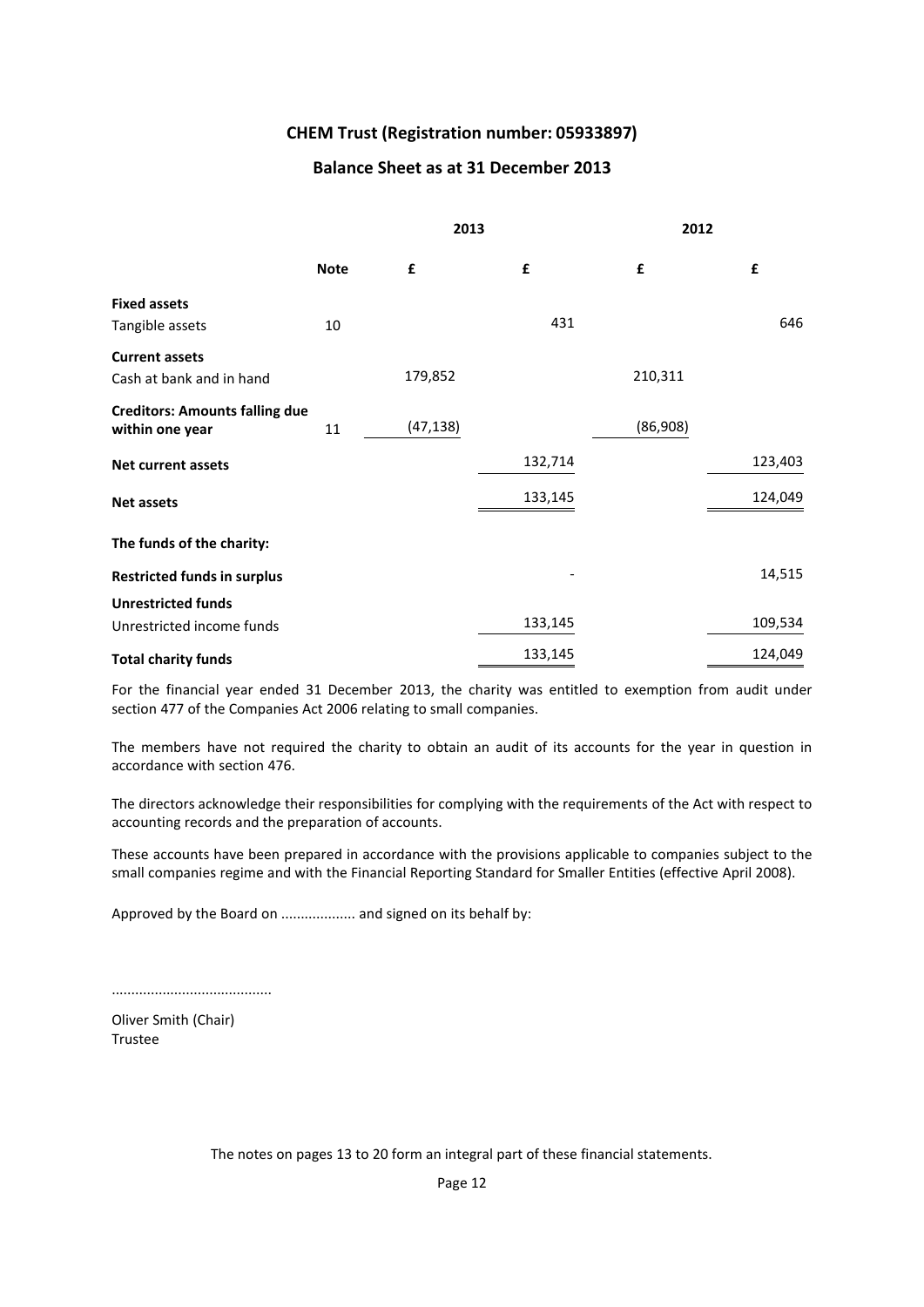# **Notes to the Financial Statements for the Year Ended 31 December 2013**

#### **1 Accounting policies**

#### **Basis of preparation**

The financial statements have been prepared under the historical cost convention and in accordance with the Statement of Recommended Practice 'Accounting and Reporting by Charities (SORP 2005)', issued in March 2005, the Financial Reporting Standard for Smaller Entities (effective April 2008) and the Companies Act 2006.

#### **Fund accounting policy**

Unrestricted income funds are general funds that are available for use at the trustees' discretion in furtherance of the objectives of the charity.

Restricted funds are those donated for use in a particular area or for specific purposes, the use of which is restricted to that area or purpose.

Further details of each fund are disclosed in note 15.

#### **Incoming resources**

Grants that provide core funding or are of a general nature are recognised where there is entitlement, certainty of receipt and the amount can be measured with sufficient reliability.

Deferred income represents amounts received for future periods and is released to incoming resources in the period for which, it has been received. Such income is only deferred when:

- The donor specifies that the grant must only be used in future accounting periods; or

- The donor has imposed conditions which must be met before the charity has unconditional entitlement.

Investment income is recognised on an accruals basis.

Income from charitable activities includes income recognised as earned (as the related goods or services are provided) under contract.

#### **Resources expended**

Liabilities are recognised as soon as there is a legal or constructive obligation committing the charity to the expenditure. All expenditure is accounted for on an accruals basis and has been classified under headings that aggregate all costs related to the category.

Costs of generating funds are the costs of trading for fundraising purposes.

Charitable expenditure comprises those costs incurred by the charity in the delivery of its activities and services for its beneficiaries. It includes both costs that can be allocated directly to such activities and those costs of an indirect nature necessary to support them.

#### **Governance costs**

Governance costs include costs of the preparation and examination of the statutory accounts, the costs of trustee meetings and the cost of any legal advice to trustees on governance or constitutional matters.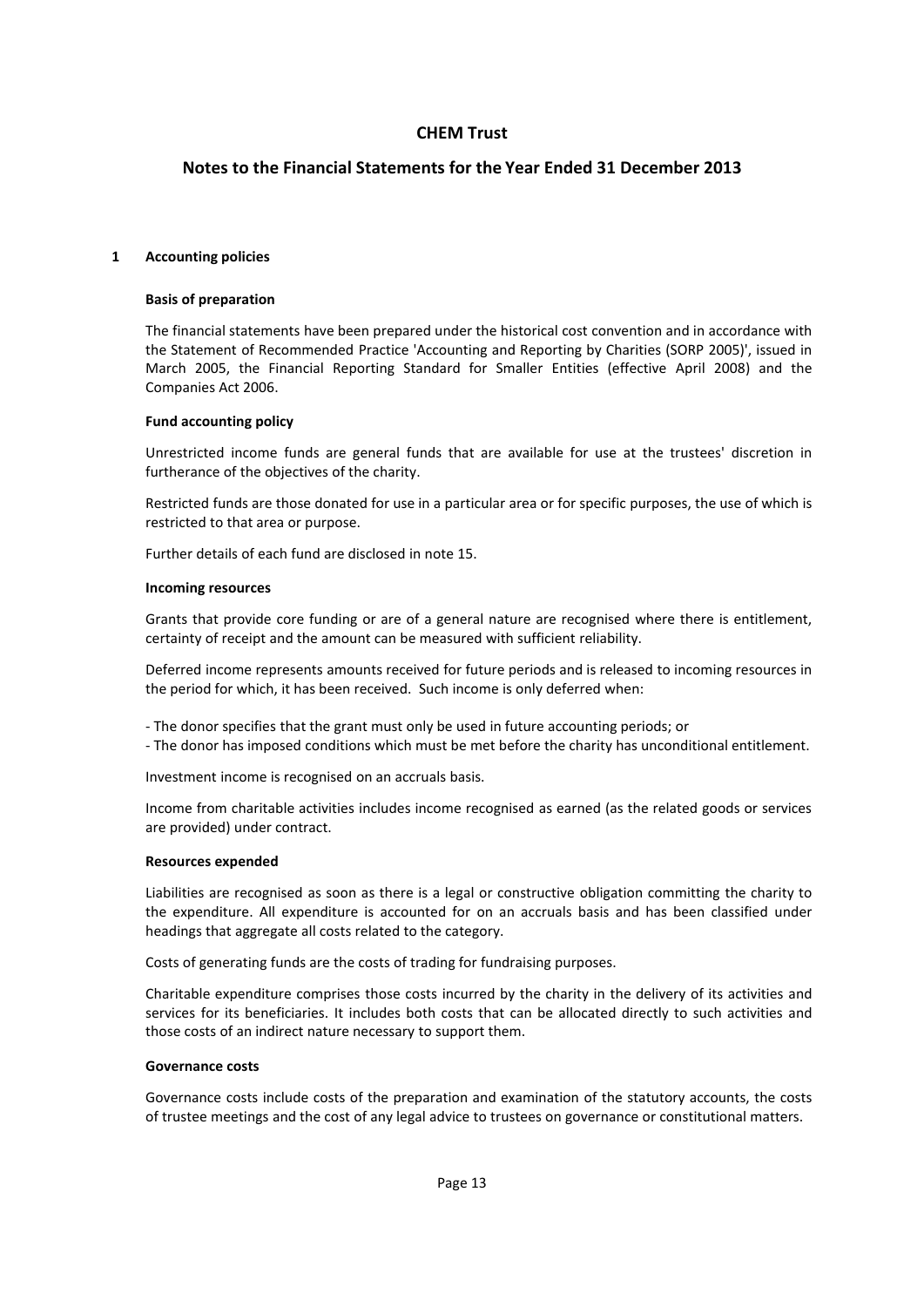# **Notes to the Financial Statements for the Year Ended 31 December 2013**

#### *......... continued*

#### **Support costs**

Support costs include central functions and have been allocated to activity cost categories on a basis consistent with the use of resources, for example, allocating property costs by floor areas, or per capita, staff costs by the time spent and other costs by their usage.

#### **Fixed assets**

Individual fixed assets costing £500 or more are initially recorded at cost.

#### **Depreciation**

Depreciation is provided on tangible fixed assets so as to write off the cost or valuation, less any estimated residual value, over their expected useful economic life as follows:

Fixtures, fittings and equipment 20% straight line basis

#### **Foreign currencies**

Transactions in foreign currencies are translated into sterling at the exchange rate ruling at the date of the transaction. Monetary assets and liabilities denominated in foreign currencies are translated into sterling at the closing rates at the balance sheet date and the exchange differences are included in the statement of financial activities.

#### **Pensions**

The charity operates a defined contribution pension scheme. Contributions are charged in the statement of financial activities as they become payable in accordance with the rules of the scheme.

#### **2 Voluntary income**

|                        | <b>Unrestricted</b><br><b>Funds</b> | <b>Restricted</b><br>Funds<br>£ | <b>Total Funds</b><br>2013 | <b>Total Funds</b><br>2012<br>£ |
|------------------------|-------------------------------------|---------------------------------|----------------------------|---------------------------------|
| Grants                 |                                     |                                 |                            |                                 |
| Trusts and foundations | 203,015                             | 26,169                          | 229,184                    | 195,149                         |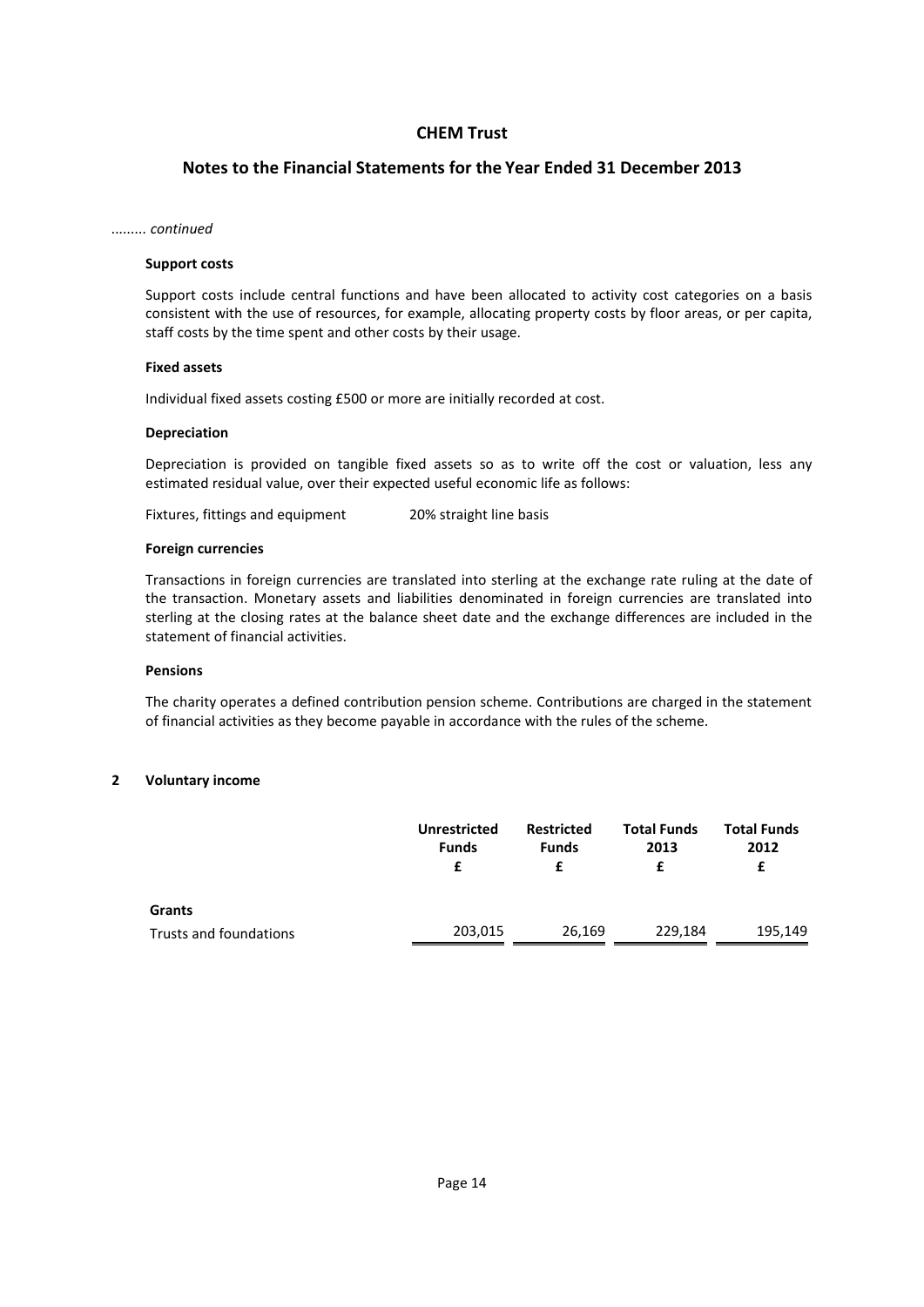# **Notes to the Financial Statements for the Year Ended 31 December 2013**

### *......... continued*

| <b>Grants</b>                              |         |         |
|--------------------------------------------|---------|---------|
|                                            | 2013    | 2012    |
| The Esmee Fairbairn Foundation             | 50,000  | 50,000  |
| European Environment and Health Initiative | 83,496  | 41,767  |
| Greenpeace Environmental Trust             | 1,169   |         |
| The Eranda Foundation                      |         | 25,000  |
| <b>WWF Australia</b>                       |         | 4,000   |
| The Ashden Trust                           | 20,000  |         |
| Other                                      | 74,519  | 74,382  |
|                                            | 229,184 | 195,149 |

### **3 Investment income**

|                           | <b>Unrestricted</b><br><b>Funds</b> | <b>Restricted</b><br><b>Funds</b> | <b>Total Funds</b><br>2013 | <b>Total Funds</b><br>2012 |
|---------------------------|-------------------------------------|-----------------------------------|----------------------------|----------------------------|
| Interest on cash deposits | 158                                 | $\overline{\phantom{a}}$          | 158                        | 124                        |

# **4 Incoming resources from charitable activities**

|                                 | <b>Unrestricted</b><br><b>Funds</b><br>£ | <b>Restricted</b><br><b>Funds</b><br>£ | <b>Total Funds</b><br>2013<br>£ | <b>Total Funds</b><br>2012<br>£ |
|---------------------------------|------------------------------------------|----------------------------------------|---------------------------------|---------------------------------|
| <b>Charitable activity</b>      |                                          |                                        |                                 |                                 |
| Other                           | 438                                      | $\overline{\phantom{a}}$               | 438                             | 1,082                           |
| Foreign currency (gains)/losses | 651                                      | $\qquad \qquad$                        | 651                             |                                 |
|                                 | 1,089                                    | ٠                                      | 1,089                           | 1,082                           |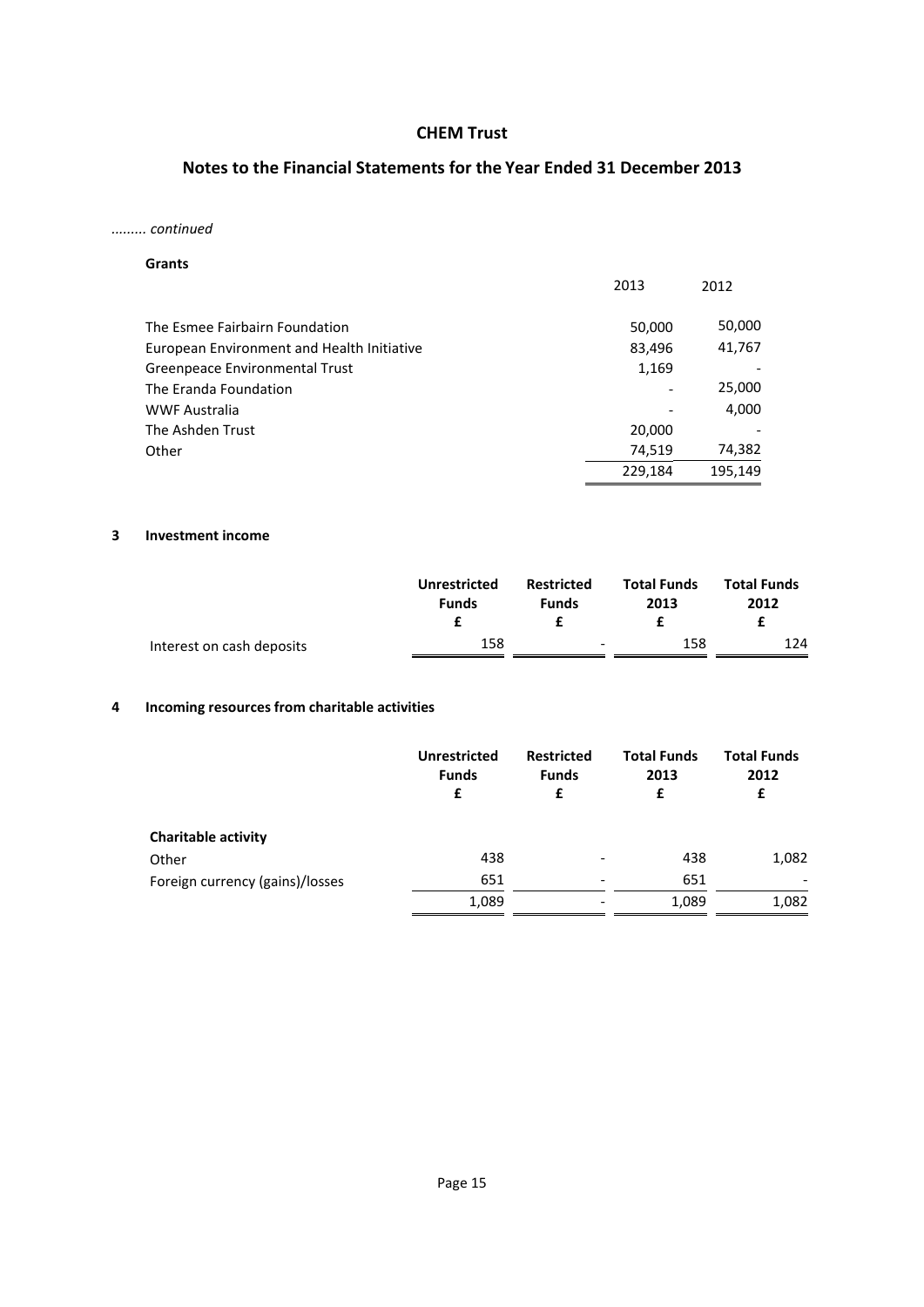# **Notes to the Financial Statements for the Year Ended 31 December 2013**

### *......... continued*

# **5 Total resources expended**

|                                     | <b>Operating</b><br>activity | <b>Charitable</b><br>activity | Governance | <b>Total</b><br>2013 | <b>Total</b><br>2012 |
|-------------------------------------|------------------------------|-------------------------------|------------|----------------------|----------------------|
|                                     | £                            | £                             | £          | £                    | £                    |
| <b>Direct costs</b>                 |                              |                               |            |                      |                      |
| Fundraising                         | 9,180                        |                               |            | 9,180                | 4,721                |
| Web management<br>and IT support    |                              | 3,019                         |            | 3,019                | 1,061                |
| Out-house<br>consultancy            |                              | 33,987                        |            | 33,987               |                      |
| Legal and<br>professional           |                              | 19,640                        |            | 19,640               |                      |
|                                     | 9,180                        | 56,646                        |            | 65,826               | 5,782                |
| <b>Support costs</b>                |                              |                               |            |                      |                      |
| <b>Employment costs</b>             | 14,225                       | 127,039                       | 2,900      | 144,164              | 139,273              |
| Insurance                           |                              | 1,712                         |            | 1,712                | 1,978                |
| Bookkeeping                         | 350                          | 2,526                         | 220        | 3,096                | 2,501                |
| Office expenses                     | 375                          | 2,672                         |            | 3,047                | 2,998                |
| Printing, postage<br>and stationery |                              | 1,505                         |            | 1,505                | 580                  |
| Accountancy                         |                              | 48                            |            | 48                   | 338                  |
| Independent<br>examination          |                              |                               | 1,650      | 1,650                | 1,620                |
| <b>Bank charges</b>                 |                              | 72                            |            | 72                   |                      |
| Depreciation of<br>office equipment |                              | 215                           |            | 215                  | 161                  |
|                                     | 14,950                       | 135,789                       | 4,770      | 155,509              | 149,449              |
|                                     | 24,130                       | 192,435                       | 4,770      | 221,335              | 155,231              |

# **6 Trustees' remuneration and expenses**

No trustees received any remuneration during the year.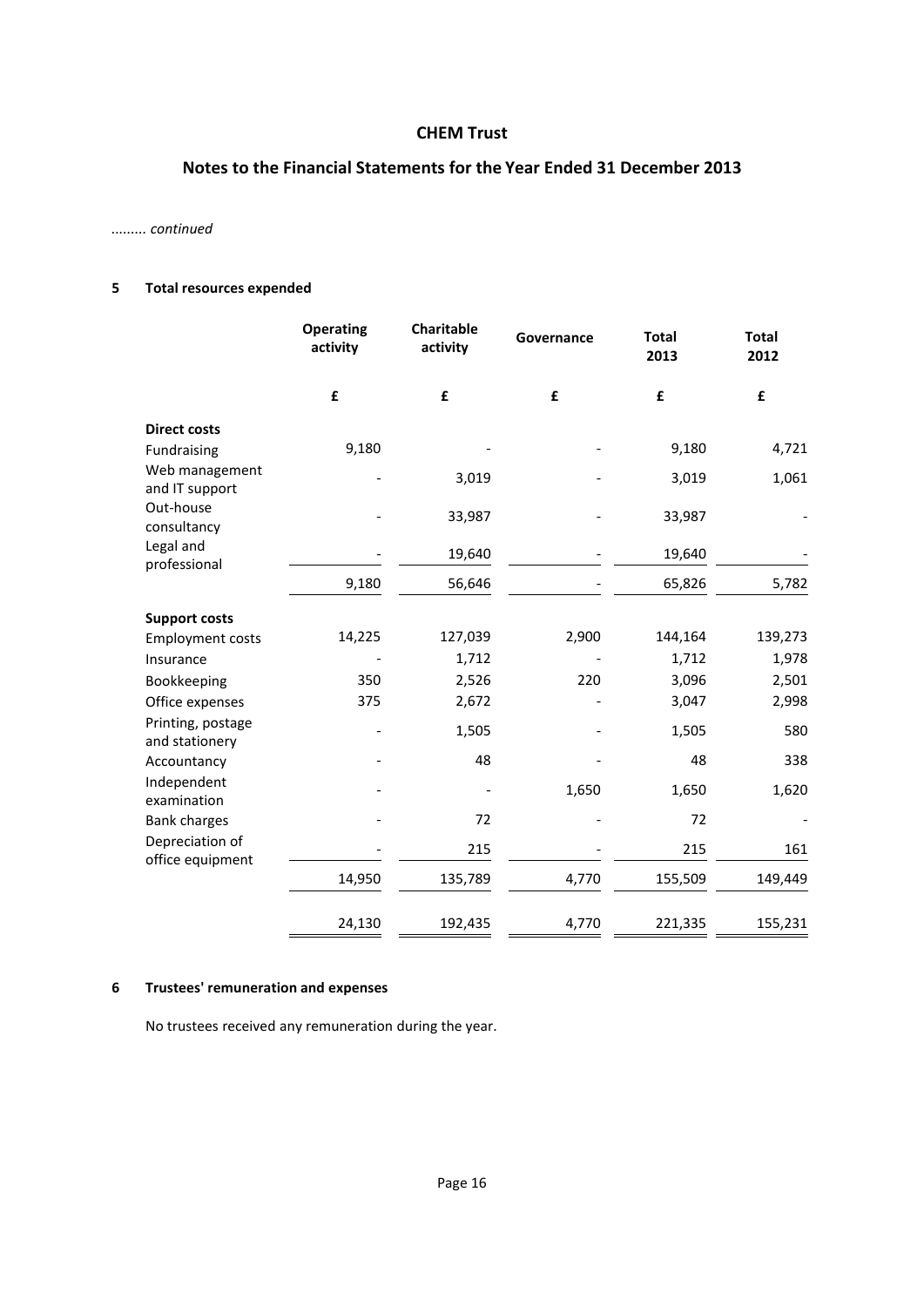# **Notes to the Financial Statements for the Year Ended 31 December 2013**

### *......... continued*

#### **7 Net income**

Net income is stated after charging/(crediting):

|                                       | 2013  | 2012 |  |
|---------------------------------------|-------|------|--|
|                                       |       |      |  |
| Foreign currency gains                | (651) |      |  |
| Depreciation of tangible fixed assets | 215   | 161  |  |

#### **8 Employees' remuneration**

The average number of persons employed by the charity (including trustees) during the year was as follows:

|                       | 2013 | 2012 |
|-----------------------|------|------|
|                       | No.  | No.  |
| Charitable activities |      |      |
|                       |      |      |

The aggregate payroll costs of these persons were as follows:

|                     | 2013    | 2012    |
|---------------------|---------|---------|
|                     | £       |         |
| Wages and salaries  | 110,517 | 106,360 |
| Social security     | 13,138  | 12,640  |
| Other pension costs | 11.174  | 10,955  |
|                     | 134,829 | 129,955 |

### **9 Taxation**

The company is a registered charity and is, therefore, exempt from taxation.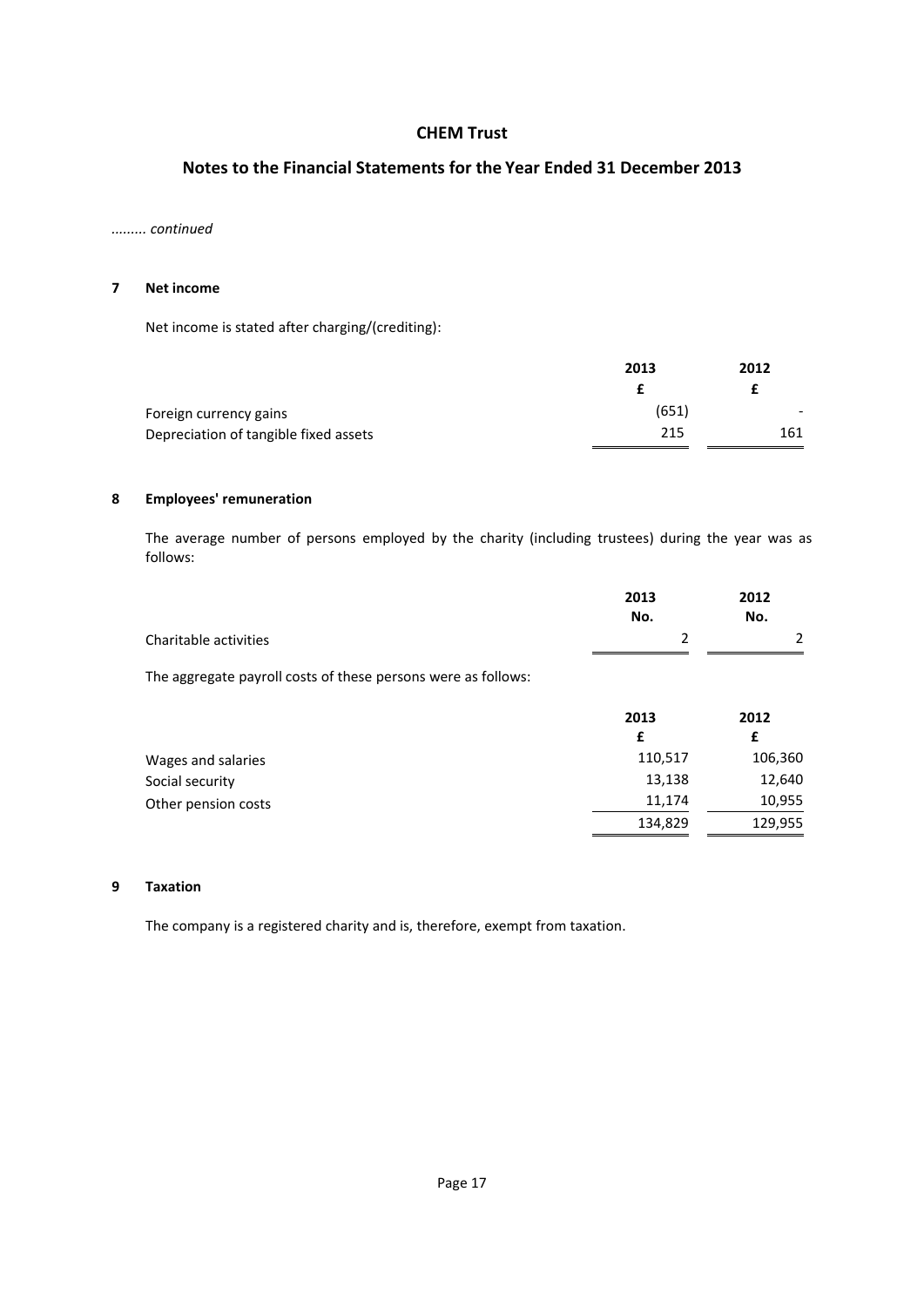# **Notes to the Financial Statements for the Year Ended 31 December 2013**

*......... continued*

#### **10 Tangible fixed assets**

|                                           | Fixtures,<br>fittings and<br>equipment<br>£ |
|-------------------------------------------|---------------------------------------------|
| Cost                                      |                                             |
| As at 1 January 2013 and 31 December 2013 | 1,001                                       |
| <b>Depreciation</b>                       |                                             |
| As at 1 January 2013                      | 355                                         |
| Charge for the year                       | 215                                         |
| As at 31 December 2013                    | 570                                         |
| Net book value                            |                                             |
| As at 31 December 2013                    | 431                                         |
| As at 31 December 2012                    | 646                                         |

### **11 Creditors: Amounts falling due within one year**

|                              | 2013   | 2012   |
|------------------------------|--------|--------|
|                              |        |        |
| Taxation and social security | 3,073  | 3,362  |
| Other creditors              | 9,397  | 1,262  |
| Accruals and deferred income | 34,668 | 82,284 |
|                              | 47,138 | 86,908 |

### **12 Members' liability**

The charity is a private company limited by guarantee and consequently does not have share capital. Each of the members is liable to contribute an amount not exceeding £1 towards the assets of the charity in the event of liquidation.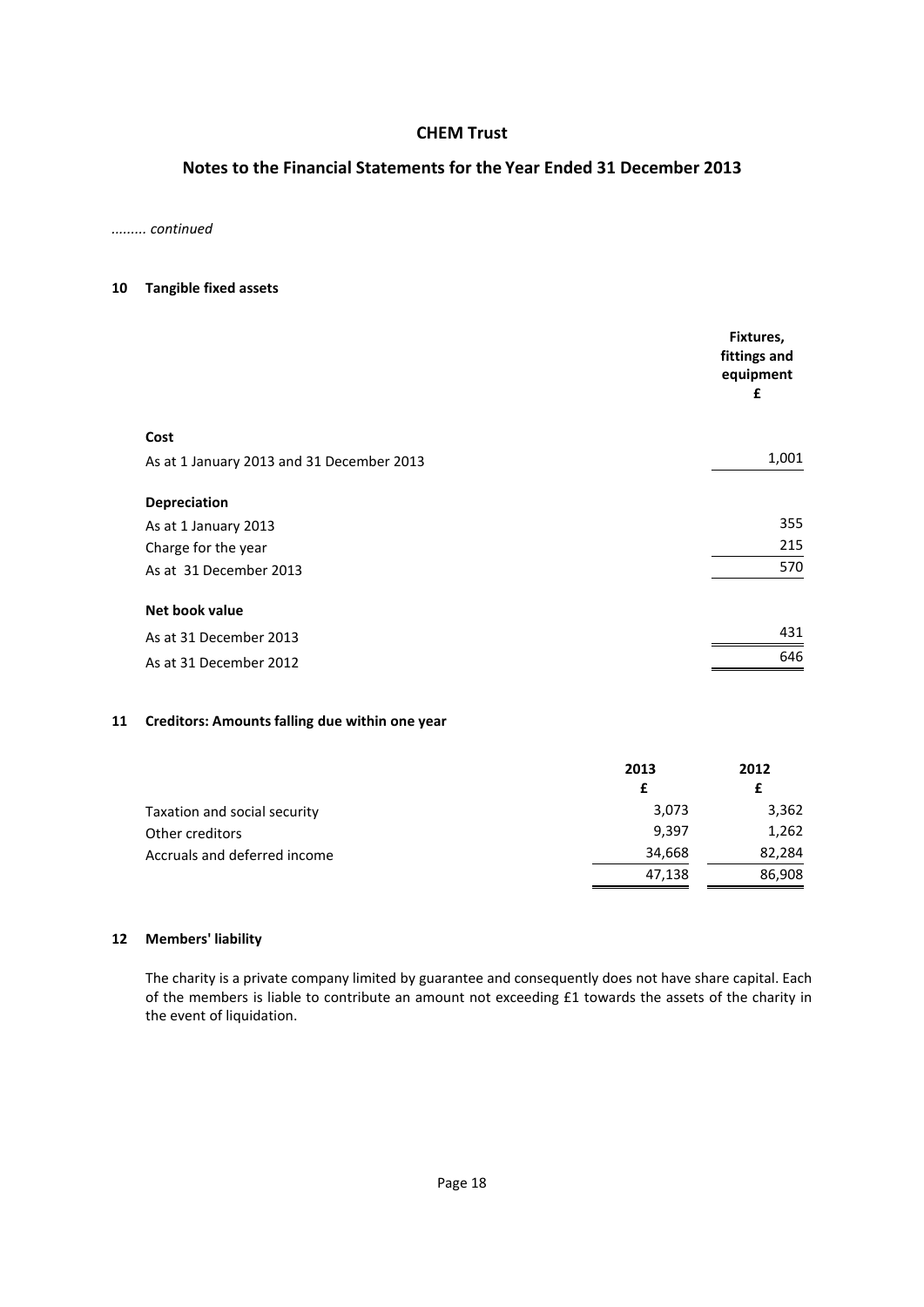# **Notes to the Financial Statements for the Year Ended 31 December 2013**

#### *......... continued*

#### **13 Pension scheme**

#### **Defined contribution pension scheme**

The charity operates a defined contribution pension scheme. The pension cost charge for the period represents contributions payable by the charity to the scheme and amounted to £11,174 (2012 - £10,955).

There were no outstanding or prepaid contributions at either the beginning or end of the financial year.

#### **14 Related parties**

#### **Controlling entity**

The charity is controlled by the trustees who are all directors of the company.

#### **15 Analysis of funds**

|                                | At $1$<br>January 2013 | <b>Incoming</b><br>resources | <b>Resources</b><br>expended | At 31<br><b>December</b><br>2013 |
|--------------------------------|------------------------|------------------------------|------------------------------|----------------------------------|
|                                | £                      | £                            | £                            | £                                |
| <b>General Funds</b>           |                        |                              |                              |                                  |
| Unrestricted income fund       | 109,534                | 204,262                      | (180, 651)                   | 133,145                          |
| <b>Restricted Funds</b>        |                        |                              |                              |                                  |
| The Esmee Fairbairn Foundation | 14,515                 | 25,000                       | (39, 515)                    |                                  |
| Greenpeace Environmental Trust |                        | 1,169                        | (1, 169)                     |                                  |
|                                | 14,515                 | 26,169                       | (40, 684)                    |                                  |
|                                | 124,049                | 230,431                      | (221,335)                    | 133,145                          |

The Esmee Fairbairn Foundation Grant – The Frog Research - investigating the health of frogs in UK ponds and possible links to chemical exposure. Also, the Otter Research - to investigate the links between certain chemicals and their ability to undermine the health of otter population, and to consider the implications for human health.

Greenpeace Environmental Trust - Communications & Advocacy Guidance